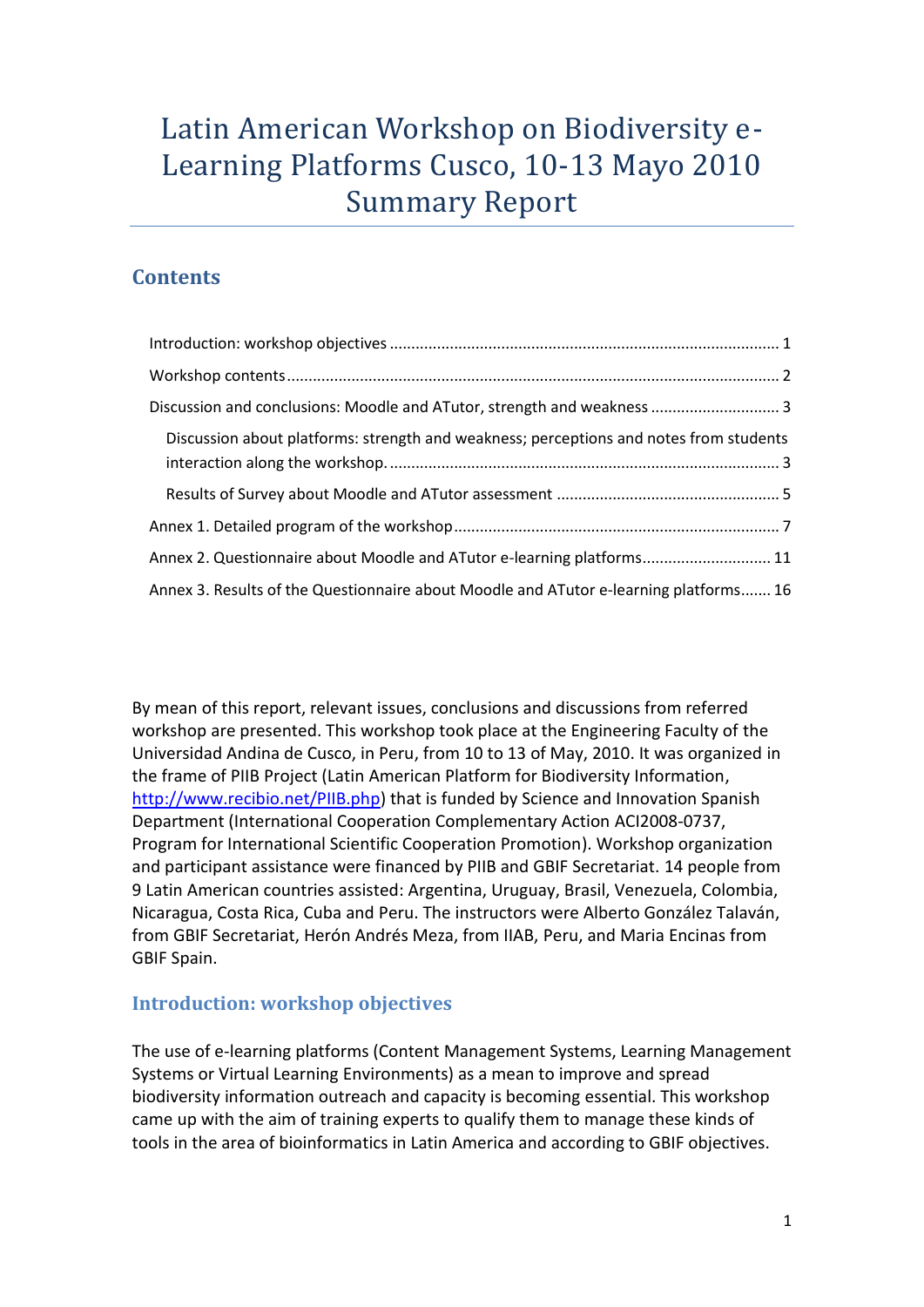So, the main aim of this workshop was to qualify workshop participants for e-learning platforms management in such a way that they are able to organize and create virtual training courses related to biodiversity and informatics and support instructors in their tasks as well as to train both, instructors and students, for and adequate design and implementation of e-learning projects in the frame of their institutions.

The development of these new Virtual Learning Environments or e-learning platforms will enable to increase biodiversity and informatics training opportunities for Latin America and according to GBIF objectives.

## <span id="page-1-0"></span>**Workshop contents**

Although the detailed program of the workshop is attached in annexes (Annex 1) here we present a summary of main issues dealt with:

- **Introduction about e-learning:** Concepts definition and main characteristics; most important elements to be taken into account for the development and implementation of an e-learning Project. Relevant commercial and open source Virtual Learning Environments available. Alberto González Talaván and Maria Encinas. 2h.
- **Moodle platform.** Main characteristics. Main tools related to administrator, instructor and student interfaces. Herón Andrés Meza. 8 h.
- **ATutor platform.** Main characteristics. Main tools related to administrator, instructor and student interfaces. Maria Encinas. 8 h.
- **Interoperability among Virtual Learning Environments**: SCORM standard. SCORM packages usage in Moodle and ATutor. Creation of SCORM packages in RELOAD. Another ways of interoperability and information exchange. Maria Encinas y Herón Andrés Meza. 2 h.
- **Workshop discussion, assessment and conclusions**. Alberto González Talaván, Herón Andrés Meza y Maria Encinas. 2 h.

The workshop was designed from an eminently practical training.

For each of the Virtual Learning Environment the students practiced by mean of exercises, presentations or guided demonstrations the different functionalities and tools available for every user profiles: administrator, instructor and student.

As platforms administrators the students learnt basic tools and functions to properly establish platform settings as well as to configure modules and other essential functions for instructors and students.

As instructors, the students worked on the creation and configuration of virtual courses and on the practice and application of basic tools related to course implementation (interaction tools as chat and forum, evaluation tools, tracking tools, etc.) Teaching materials to design the course (ppt presentations, multimedia files, Word documents) provided from courses and workshops in a classroom setting at GBIF Spain, Unit of Coordination.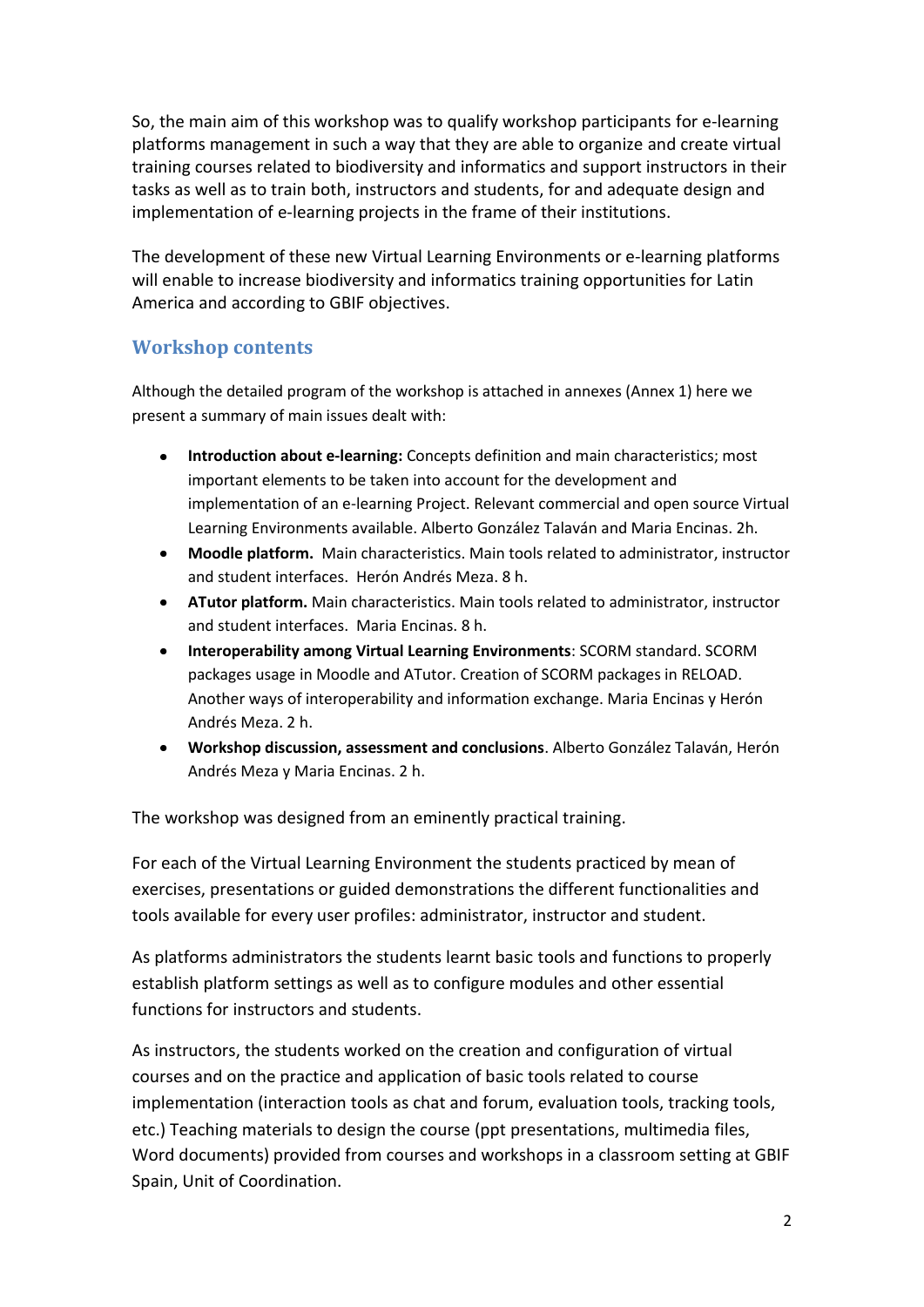As students, those present at workshop explored different functions and tools in relation to courses previously created by instructors: course contents navigation, interaction tools, evaluations tools, tasks and activities provided, resources available, etc.

The last part of workshop was dedicated to interoperability among platforms. SCORM was the selected standard to achieve interoperability because it's supported by main platforms and it is one of the most popular. SCORM packages were created into ATutor platform and by mean of RELOAD software (specific tool to create SCORM packages and other interoperable standardized packages). The created packages were tested on the two platforms, ATutor and Moodle.

By mean of Moodle platform, a tool developed by IIAP IT specialists to share biodiversity information provided by different institutions was showed.

To close the event, a questionnaire to assess the workshop usefulness was delivered.

In relation to global workshop assessment, four participants evaluated the workshop with marks between 8 and 10 (8, 9, 9.5 and 10), 4 participants evaluated it as "excellent" and 6 participants as "very good".

From the results of this question and specially from the results of the question "Adquired knowledge" -related to that all the students agreed with the very useful of learnt issues to be applied to their work- it can be stated that a properly accomplishment of previously established objectives has been achieved.

In the same way another anonymous survey about platforms assessment and preferences (strength and weakness) and interests in e-learning Project implementation into own institutions was given out (both of them, survey and results, are attached in Annexes 2 and 3). A discussion about these issues started as a workshop close. Next we gather the relevant topics and conclusions from the discussion and from the results of the survey.

## <span id="page-2-0"></span>**Discussion and conclusions: Moodle and ATutor, strength and weakness**

<span id="page-2-1"></span>**Discussion about platforms: strength and weakness; perceptions and notes from students interaction along the workshop.** 

Next we gather relevant comments and opinions about studied platforms:

Platforms may be used not only as tools to create virtual campus and virtual courses but as learning objects repositories or as contents management systems. Anyway online courses may be absolutely compatible to workshops in a classroom setting (blended learning).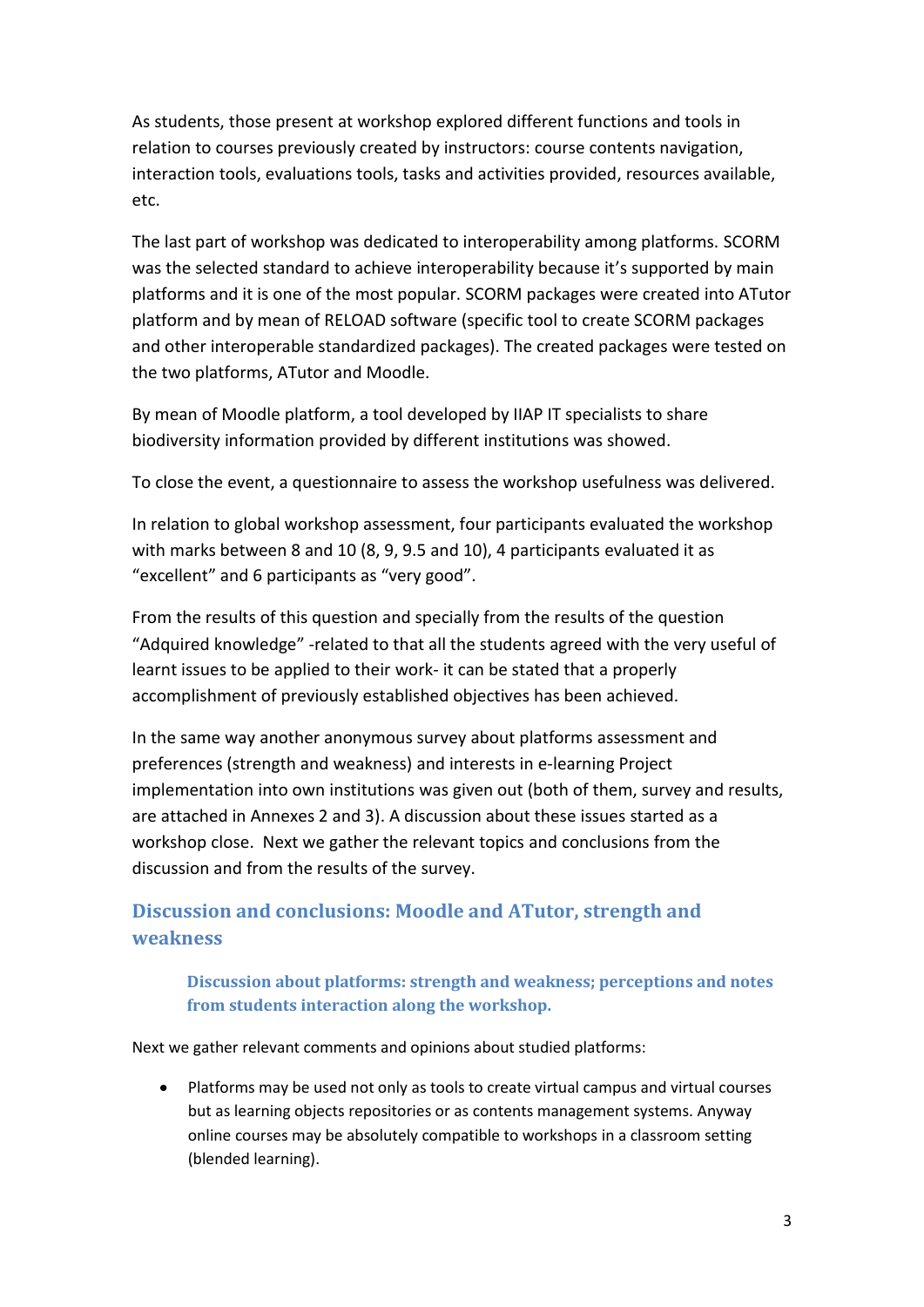- Moodle seems more flexible and scalable and it has more functionalities and tools. So it is seems more suitable for a complex learning environment as University courses. However ATutor has a more intuitive interface that makes it more adequate for less complex environments as, for example, complementary training (short courses, post graduate courses, etc.)
- The content edition in ATutor (tasks related to creation and configuration of courses by the instructor) seems to be more complex than in Moodle, especially for those persons less familiar to html editors (although ATutor presents a visual interface that makes it easier, some functions are necessary to be made by mean of code as marking terms of glossary). However, and after being familiar to the content edition tools, the great majority of students agreed with the matter that finally it is not such a complex process.
- In relation to the relevance of Accessibility and Adaptability -one of the main specific qualities that differentiate ATutor from others platforms- several students underlined that although in a first phase it does not seem to be a relevant point to select a platform, in a exploitation phase it could be a differentiation factor and a good opportunity to increase e- learning offer.
- Although in the two platforms the availability of extra modules is broad, however in ATutor some basic modules as calendar are not integrated. It is necessary to install this module as extra and the results are not so good as in Moodle, where it is an integrated tool.
- Files downloads in ATutor was slower than in Moodle, perhaps because all the students were trying to work at the same time and the server was located in Spain, not in Peru. A student stressed that a module that allowed managing and synchronizing files and working out line would be very useful. Students asked about the capability of different platforms in relation to support a high number of courses and users.
- Technical support and number of users (popularity) was underlined as essential in  $\bullet$ selection a platform. The better the technical support and greater the number of users, greater the possibilities of solving problems during installation and exploitation of e-learning platform. In this sense is relevant to note that when searching Moodle in Google, the number of results is higher than searching ATutor.
- In ATutor, the different tools can be accessed from different points. This attempt to facilitate the location of functions turns into counterproductive and confused.
- The selection of one of the platforms depends on the e-learning Project objectives and characteristics. Both are good platforms and both have strength and weakness. Finally one gets used to that one with what she/he usually works.
- The most important is the e-learning Project, most than the platform used to show it. One of the students related her personal experience in the implementation of Moodle. Finally, motivation declined and platform usage failed. So it was necessary to resort to other external interaction tools to recapture the interest in platforms (as forum, chats or others tools).
- It would be very interesting to know how much time takes a student being familiar to a specific platform in order to have another factor helping in selection. Although ATutor seems more intuitive for students, however Moodle seems to have more functionalities and possibilities.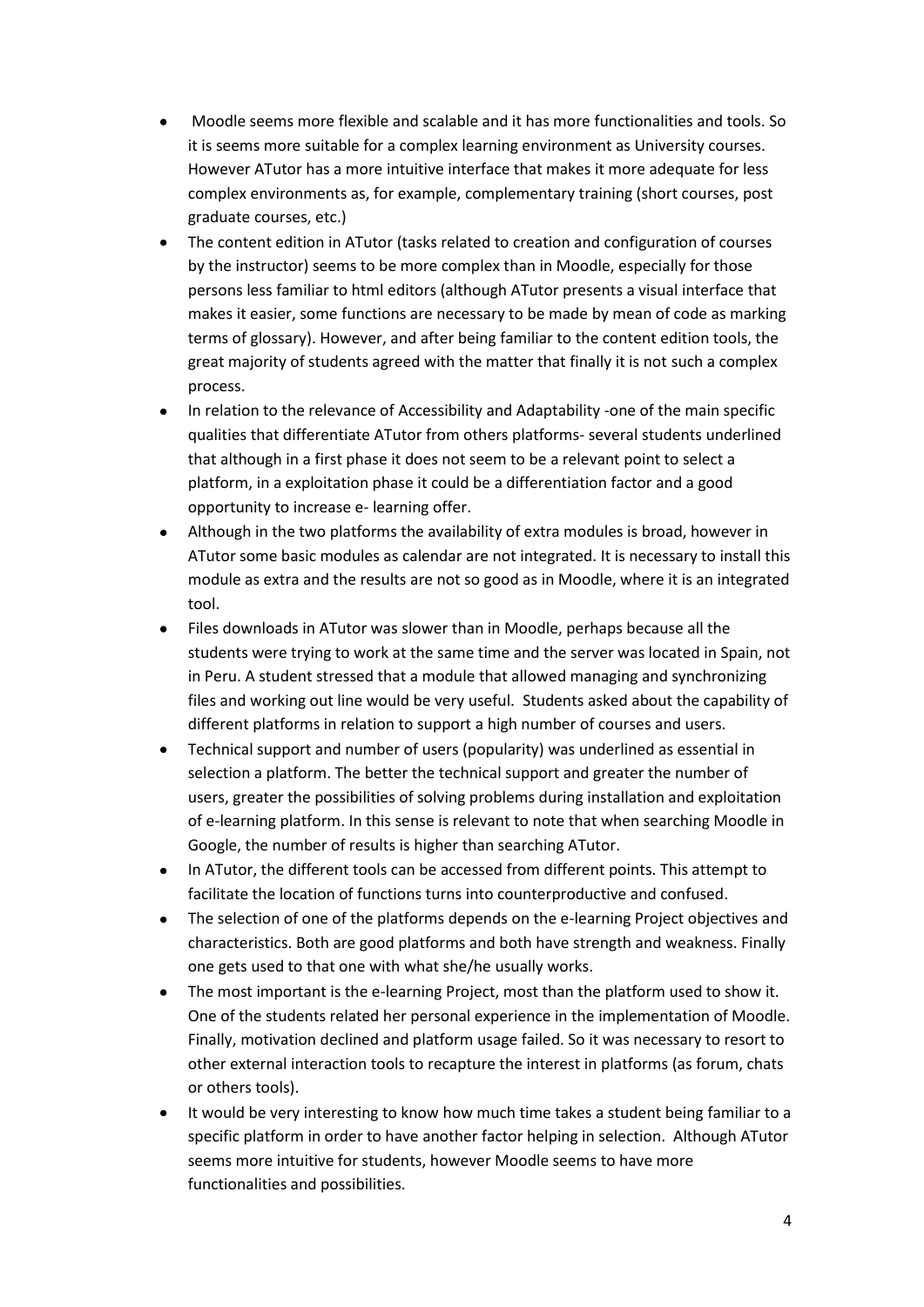- Moodle seems to be easier for the student and ATutor easier for the instructor because of more organized contents.
- Restrictions in web connectivity should be considered in the design of e-learning Project and in designing courses. When connectivity are scarce or low it is necessary to replace heavy files (video files for example) for others less heavy as word or pdf files.
- The interfaces showed both in Moodle and ATutor are the most basic ones. It is necessary to take into account that they can be improved, especially if specific programming resources are implemented.
- Interaction and communication tools are not so relevant into the platforms; there are other tools as Skype or gmail, out of the platforms, much more effective and finally they are what are used by students.

### **Results of Survey about Moodle and ATutor assessment**

<span id="page-4-0"></span>The survey was divided into two parts. The first one was about platforms preferences in relation to interface and tools for each user interface: administrator, instructor and student. The second one was referred to the interest in implementing an e-learning Project in the frame of participants' institutions.

### *Preferences about Moodle and ATutor tools and functionalities*

- In relation to platforms usability (general interface) the preferred platform was ATutor with the 36% of the participants' votes (29% preferred Moodle and 29% preferred both).
- In relation to course content organization the preferred platform was ATutor with the 43% of the votes (29% preferred Moodle).
- However, in relation to both, interaction tools and evaluation tools, the preferred platform is Moodle (with 64% and 43 % of votes respectively).
- In the same way and in reference to administrator and instructor tools, the preferred platform is Moodle (43% and 50% of preferences respectively).
- Nevertheless, relating student's tools, the platforms with higher preferences was ATutor, with the 50% of votes (36% for Moodle).
- Global assessment shows a higher preference towards Moodle, with 50% of votes against ATutor, with 29% of votes).

### *Implementing an e-learning Project in the frame of your institution*

- Referring future plans for implementing an e-learning platform, 93% of participants expressed their intention of implementation, either immediately (43%) or after a financial request to start a new related Project (50%). Only 7% of participants (1/14) did not have intention of implementing e-learning platforms within a short time.
- In relation to the kind of e-learning implementation 57% of participants tended to favor a blended learning and 28% of participants preferred a whole electronic learning (14% without facilitators and 14% with them).
- Referring the relevance of managing diverse languages, 64% of participants considered secondary this issue because of the main language of platforms and courses would be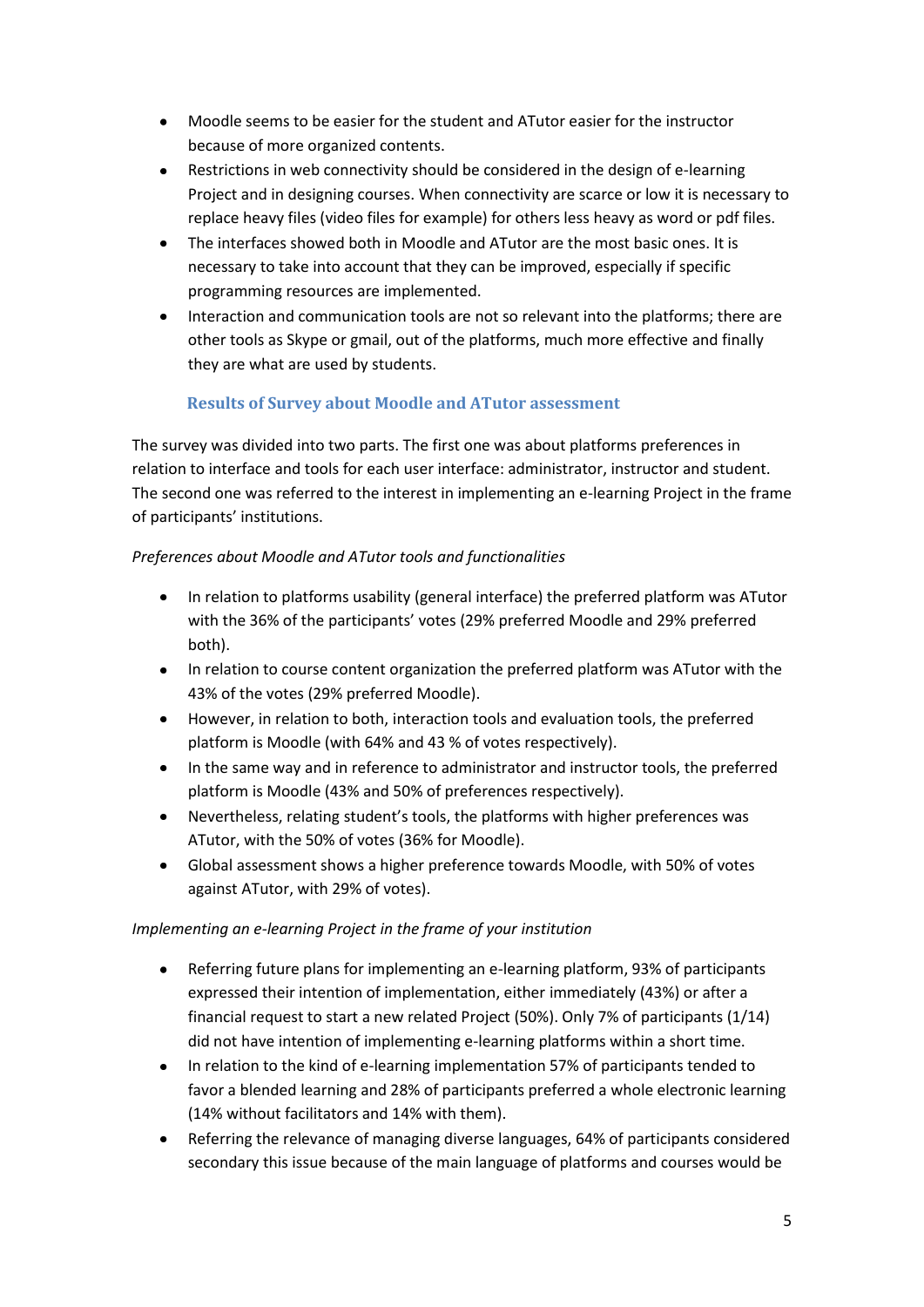Spanish. However a 29% of participants think that multilingual support is essential due to they need to use several languages in their e-learning project.

Finally and in relation to the influence of a previously selected platform by GBIF or PIIB  $\bullet$ 43% of participants express that they will make their own decision maintaining interoperability (21% express that the decision made by PIIB or GBIF do not influence their decision and another 21% say that they will select that one platform selected by GBIF or PIB).

To close the discussion section, Alberto González Talaván proposed the creation of an interaction and work group into the GBIF Community Site in order to keep ourselves in contact and collaborate in future initiatives, *Grupo de interés sobre formación electrónica en español* [\(http://community.gbif.org/pg/groups/6083/grupo-de-inters-sobre-formacin](http://community.gbif.org/pg/groups/6083/grupo-de-inters-sobre-formacin-electrnica-en-espaol/)[electrnica-en-espaol/\)](http://community.gbif.org/pg/groups/6083/grupo-de-inters-sobre-formacin-electrnica-en-espaol/). 7 people registered in this new group. The main objective of that was to be in contact in order to develop or participate in next e-learning initiatives.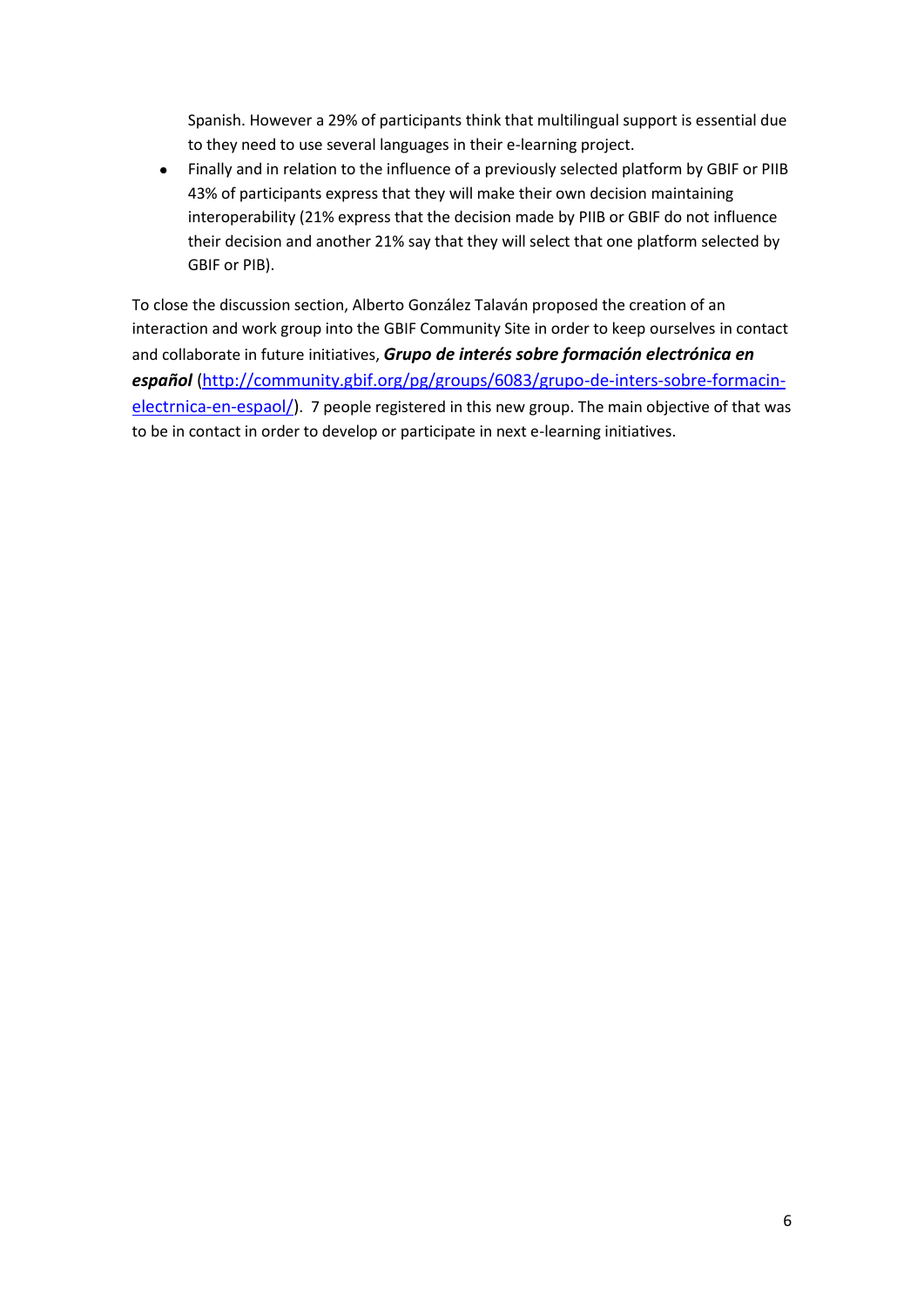## <span id="page-6-0"></span>**Annex 1. Detailed program of the workshop**

### **10th of May, 2010, Monday.**

09:30 – 11:00

- Welcome. Workshop introduction and objectives.  $\bullet$
- Basic concepts about e-learning.  $\bullet$ 
	- o Main characteristics
		- o E-learning project planning and design.

11:00 - 11:30 – Coffe break.  $11:30 - 12:30$ 

#### **E-learning platforms**  $\bullet$

- o Introduction
- o General characteristics
- o Kind of platforms
- o Most popular platforms
- o What one to select?
- o Platforms demos

### 12:30– 13:30

#### **MOODLE PLATFORM**  $\bullet$

- o Introduction
- o General characteristics and presentation.
- o Administrator, instructor and student interfaces: basic functions and first approach
	- **Entering platform**
	- **Sending a message**
	- Updating our personal profile<br>■ Changing our password
	- Changing our password
	- Navigating into a course
	- **Calendar**
	- **Resources and activities**
	- **Forums**
	- **Practical exercises**

13:30 - 15:00 - Lunch. 15:00 - 16:30

#### **Moodle: Administrator interface**  $\bullet$

- o Case study 1. System preferences and users
	- Rolls user management
	- User Management
	- **General settings**

16:30 - 17:00 – Coffe break 17:00 - 18:00

- **Moodle. Administrator interface (to be continued).**   $\bullet$ 
	- o Case study 2. Modules and general management of courses.
		- **Modules management** 
			- **Installation, unistallation and settings**
		- **Course management** 
			- **Categories**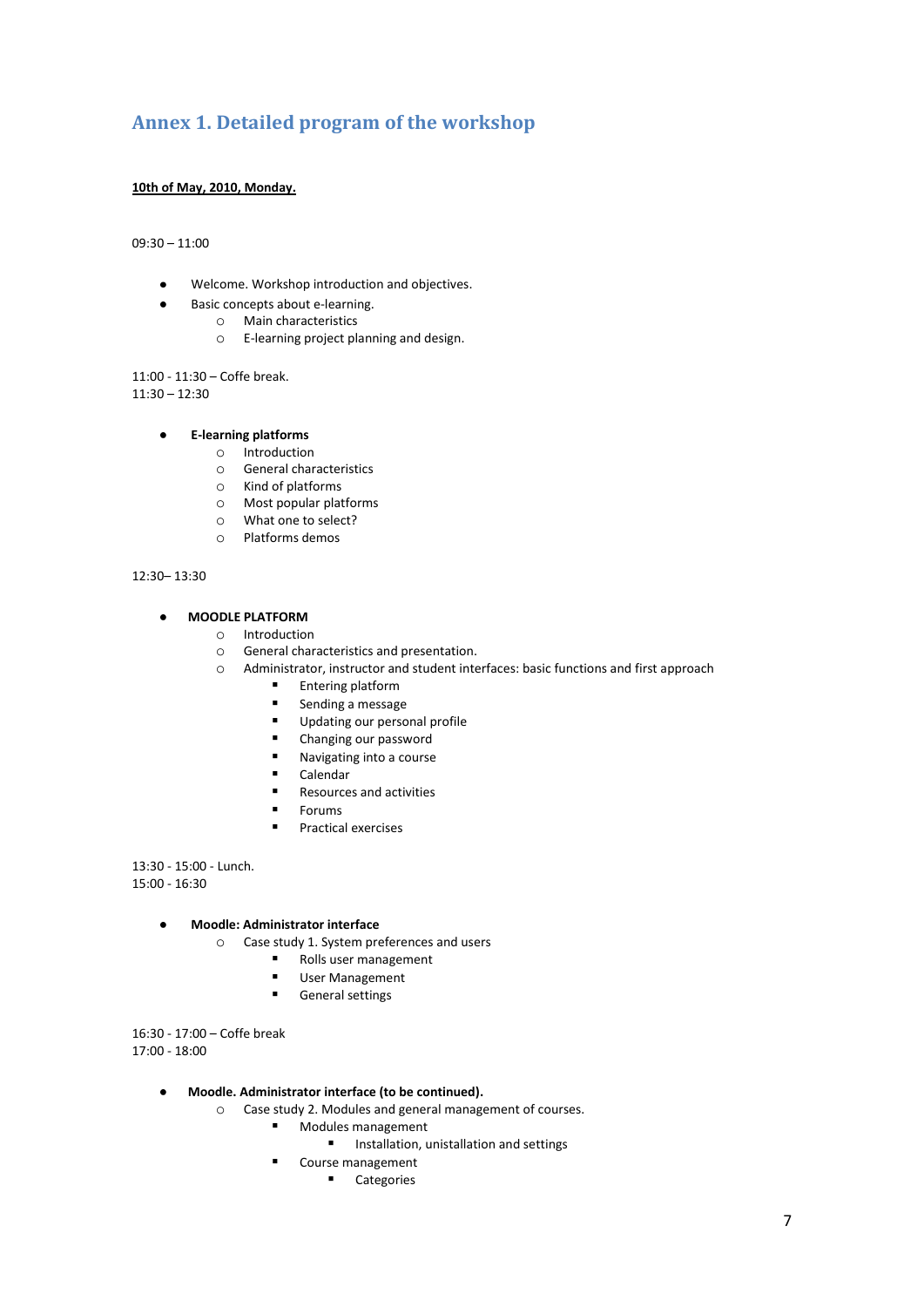- Courses formats
- **File manager**
- **Backups**

### **11th of May, 2010, Tuesday.**

09:00-11:00

- **Moodle. Instructor interface**  $\bullet$ 
	- o Case study 3: Creating a course. First part.
		- Editing a course
			- Content elements
				- **HTML** editor
				- **Labels**
				- **Resources**
				- **Lessons**<br>Lessons
				- Glossary
				- Wikis
		- Learning materials: multimedia (videos), presentations, texts in pdf and word from two workshops in a classroom setting at GBIF Spain.

11:00 - 11:30 – Coffee break 11:30-12:30

#### $\overline{a}$ **Moodle. Instructor interface**

- o Case study 4: Creating a course. Second part.
	- **Activity elements** 
		- $\blacksquare$  Polls
		- $\blacksquare$  Tasks
		- $\blacksquare$  Surveys and exams
		- **-** Questionnaire
		- Review, assessment and marks.
	- Learning materials: multimedia (videos), presentations, texts in pdf and word from two workshops in a classroom setting at GBIF Spain.

12:30-13:30

#### **Moodle. Student interface**  $\bullet$

- o Case study 5: Attending a course. Student' main functions and tools. First part.
	- Course contents elements
		- HTML editor
			- Labels
			- Resources
			- Lessons
			- Glossary
			- Wikis
	- Learning materials: multimedia (videos), presentations, texts in pdf and word from two workshops in a classroom setting at GBIF Spain.

13:30 - 15:00 - Lunch. 15:00 - 16:15

### **Moodle. Student interface**

- o Case study 6: Attending a course. Student' main functions and tools. Second part.
	- Course activities
		- Polls
		- Tasks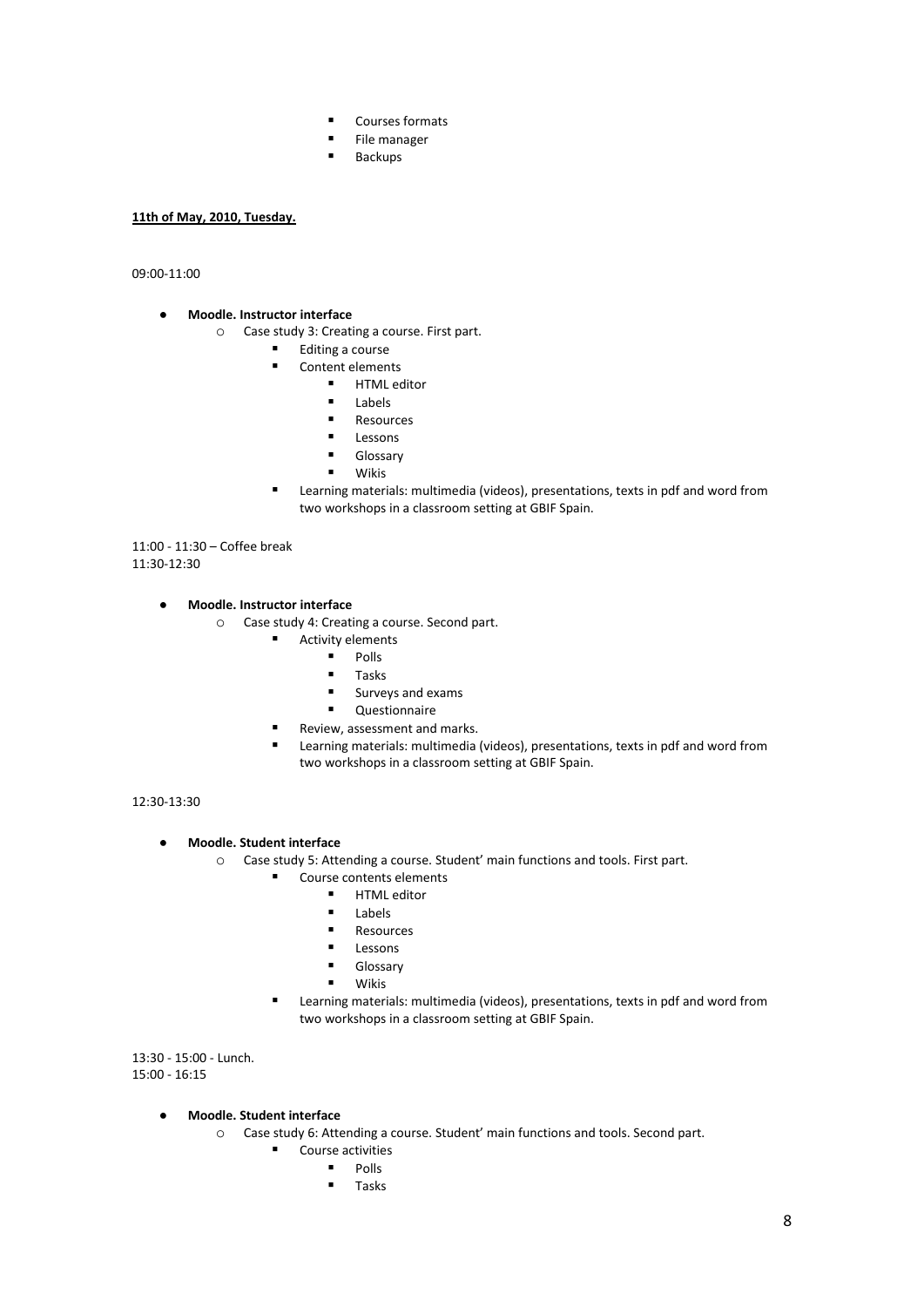- **Surveys**
- **-** Questionnaires
- Marks
- Learning materials: multimedia (videos), presentations, texts in pdf and word from two workshops in a classroom setting at GBIF Spain.

16:15 - 16:45 – Coffee break. 16:45 - 18:00

#### **ATUTOR PLATFORM**  $\bullet$

- o General characteristics and philosophy
- o Installation notes
- o Presentation and first approach to platform
- o Practical exercises

### **12th of May, 2010, Wednesday**

09:00-11:00

#### **ATutor. Administrator interface: basic functions.**  $\bullet$

- o System preferences
	- **Home**
	- Default preferences
	- Languages
	- **Themes**
- o Course management
	- **Creating a course**
	- **Establishing course categories**
	- **•** Default course tools configuration
	- **Others: Forums management and backups**
- o Users management and enrolment
	- Creating a user account and administration account.<br>■ Changing a user prolife and enrolling a user
		- Changing a user prolife and enrolling a user
	- o Modules
		- **Installing a new module**
	- o Practical exercises

11:00 - 11:30 – Coffee break 11:30-13:30

#### **ATutor. Instructor interface: basic functions.**  $\bullet$

- o Case study 1: Creating a course. First part.
	- First step: general configuration of the new course.<br>File manager
	- File manager<br>■ Content editi
	- Content edition
	- **EXECT** Creating surveys and questionnaires
	- **Enrolling students in a course**
	- Learning materials: multimedia (videos), presentations, texts in pdf and word from two workshops in a classroom setting at GBIF Spain.

13:30 - 15:00 - lunch.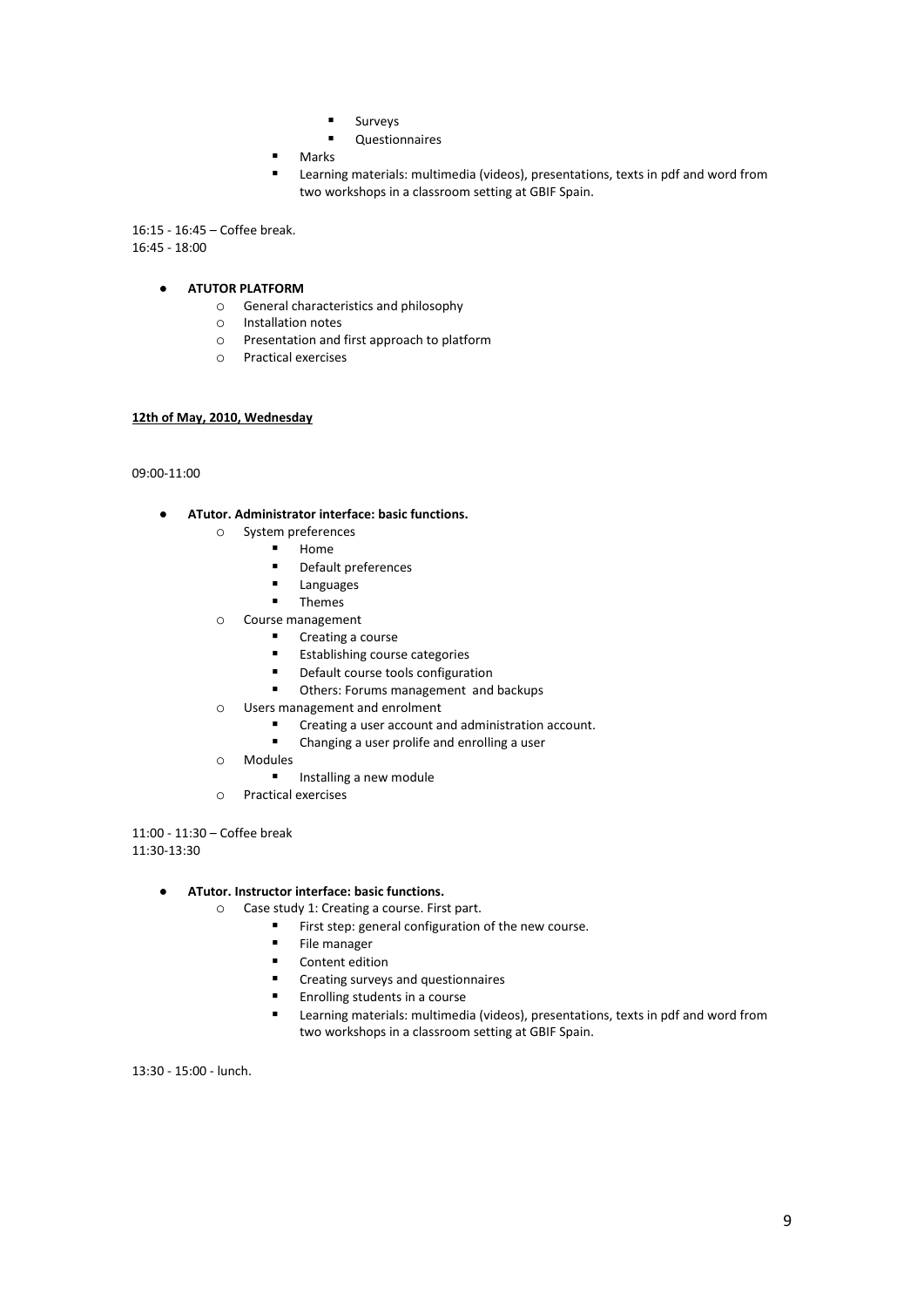### 15:00 - 16:15

- $\bullet$ **ATutor. Instructor interface: basic functions.**
	- o Case study 1: Creating a course. Second part.
		- Announcements
		- Forums
		- Assignments
		- Chat
		- Course backups
		- **Sending an email**
		- **Polls**
		- Reading list and resources
		- Others: groups, course tools, links, grade book.
		- Learning materials: multimedia (videos), presentations, texts in pdf and word from two workshops in a classroom setting at GBIF Spain.

16:15 - 16:45 – Coffee break 16:45 - 18:00

#### **ATutor. Student interface: basic functions.**  $\bullet$

- o Case study 2: Attending a course.
	- **Exploring course contents**
	- **Sending assignments**
	- **EXECUTE:** Surveys and Questionnaires
	- **Forums**
	- $Polls$
	- Links
	- Others: Glossary, FAQs, Reading list, directory, my tracker, Chat.Learning materials: multimedia (videos), presentations, texts in pdf and word from two workshops in a classroom setting at GBIF Spain.

### **13rd of May de 2010, Thursday**

09:00-11:00

#### $\bullet$ **E-learning platforms interoperability.**

- o Platforms interoperability and information exchange: SCORM and IMS Common Cartridge standards.
- o SCORM packages
	- SCORM and Atutor: creating and importing SCORM packages
	- **E** Creating SCORM packages in RELOAD
- o Using SCORM packages in Moodle
- o Practical exercises

11:00 - 11:30 – Coffee break 11:30-13:30

- **Workshop discussion, assessment and conclusions. Platform assessment.**
- **Closing workshop.** $\bullet$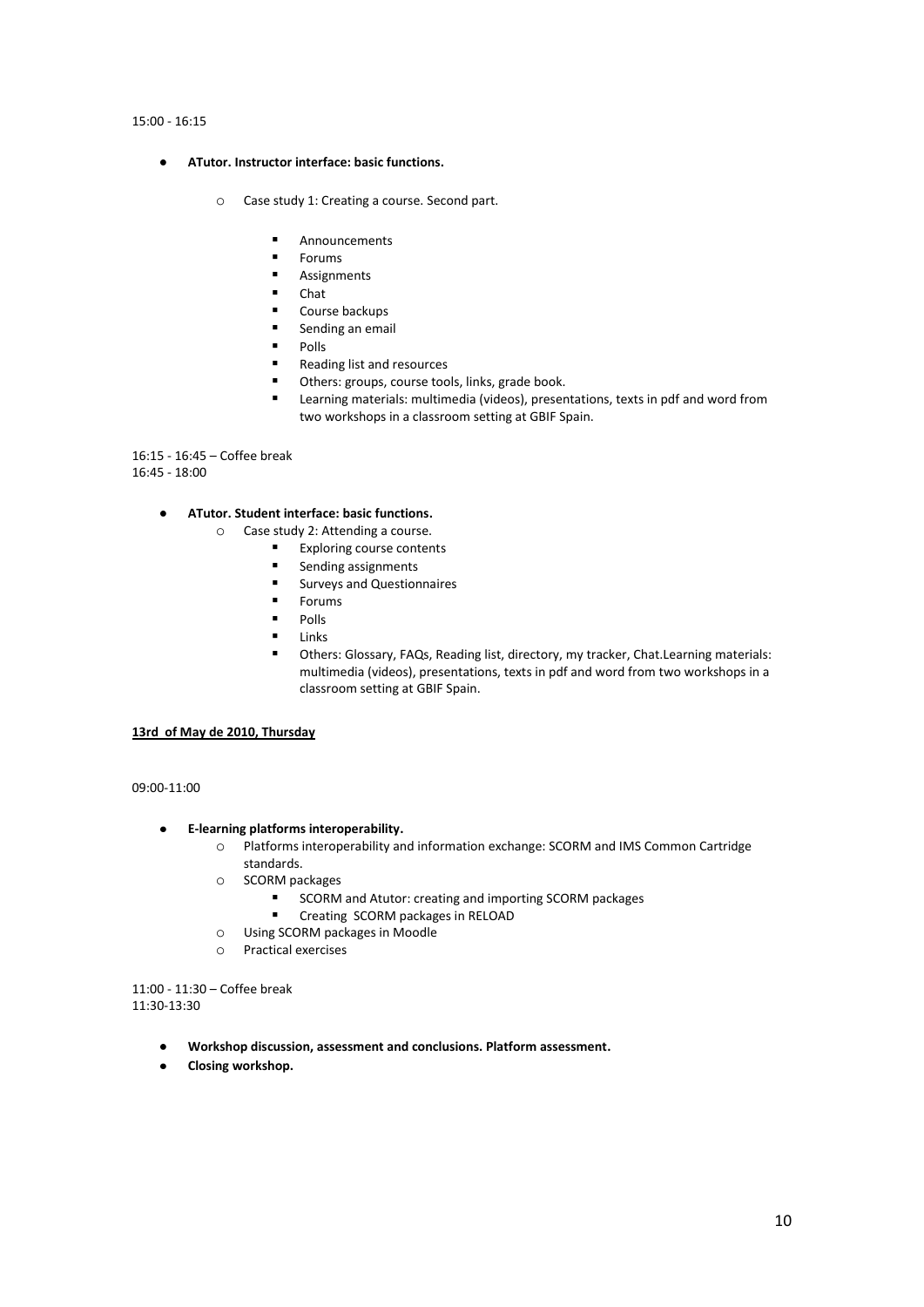## <span id="page-10-0"></span>**Annex 2. Questionnaire about Moodle and ATutor e-learning platforms**

## **Questionnaire about Moodle and ATutor e-learning platforms**

### **Instructions**

There are a total of 14 questions in this questionnaire and its filling will take you about 5 minutes. Your opinion is relevant for us, so we thank you very much for your time.

**Question 1: Usability**. Referring the general platform interface (default preferences, functions appearance, etc.) What platform do you prefer?

 $\circ$  Moodle  $\overline{\phantom{a}}$  ATutor None of them  $\overline{\phantom{a}}$  Both

 $\bullet$ *I do not know*

**Question 2: Content organization.** Exploring a course and in relation to visualization of contents (lessons or themes, presentations, media,…) What platforms do you prefer?

 $\circ$  ATutor  $\circ$  Moodle О. Both  $\bullet$ None of them  $\left( \cdot \right)$ *I do not know*

**Question 3: Interaction tools**. About Chat, Forums, messages exchange, etc. ¿What platform do you prefer?

Moodle

 $\overline{O}$  ATutor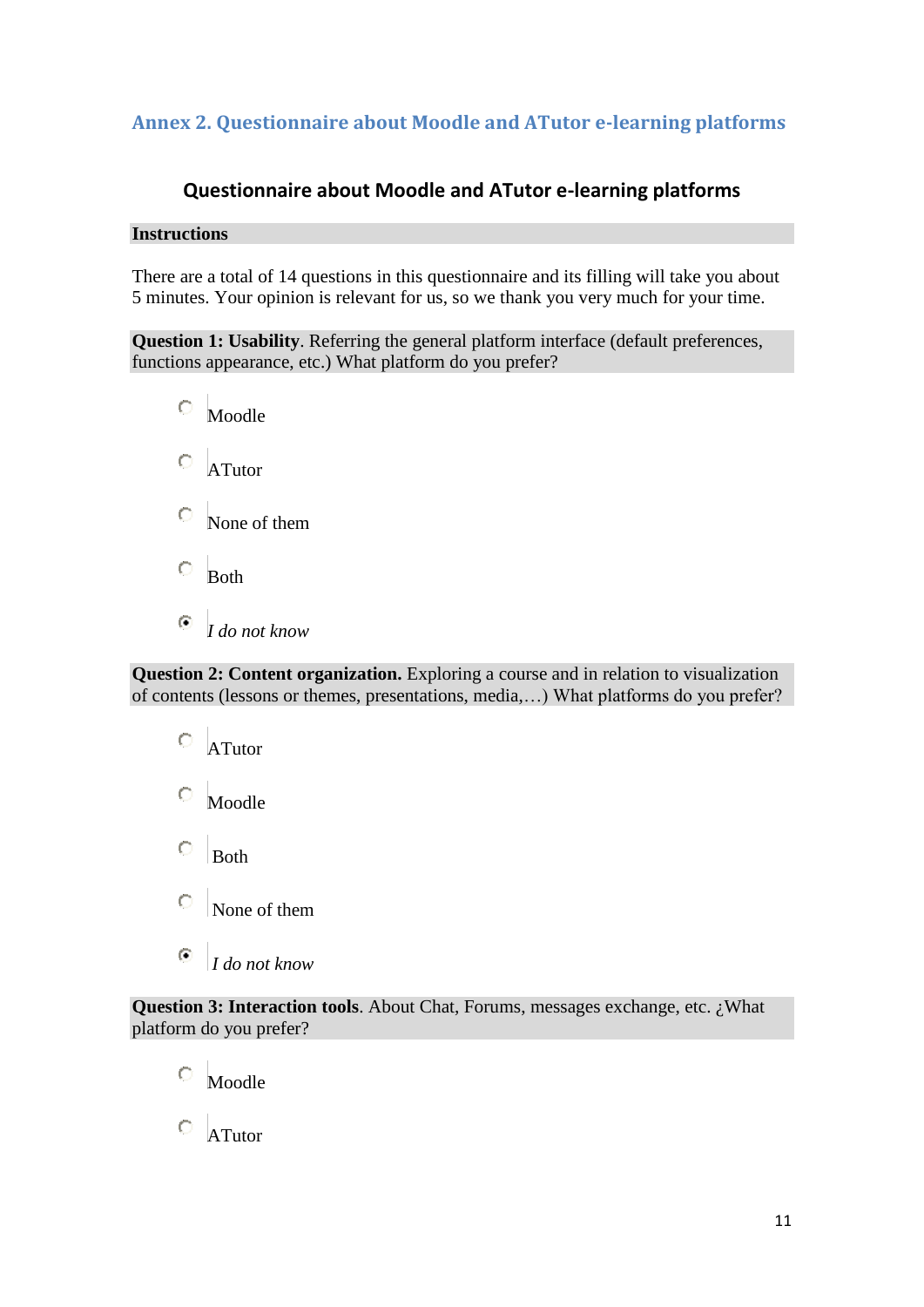- $\bigcirc$ Both
- $\circ$ None of them
- $\odot$ *I do not know*

**Question 4: Assessment tools**. In relation to the creation of evaluations, exercises and polls, what platform do you prefer?

 $\circ$ Moodle

 $\circ$  ATutor

 $\circ$ Both

- $\bullet$ None of them
- $\odot$ *I do not know*

### **Question 5: Administrator interface**. What platform do you prefer?

 $\Box$ Moodle

 $\Box$  ATutor

- $\Box$  None of them
- $\Box$  Both
- $\bullet$ *I do not know*

### **Question 6: Instructor interface**. Relating to course creation and configuration, What platform do you prefer?

0 Moodle  $\circ$  ATutor  $\circ$  Both None of them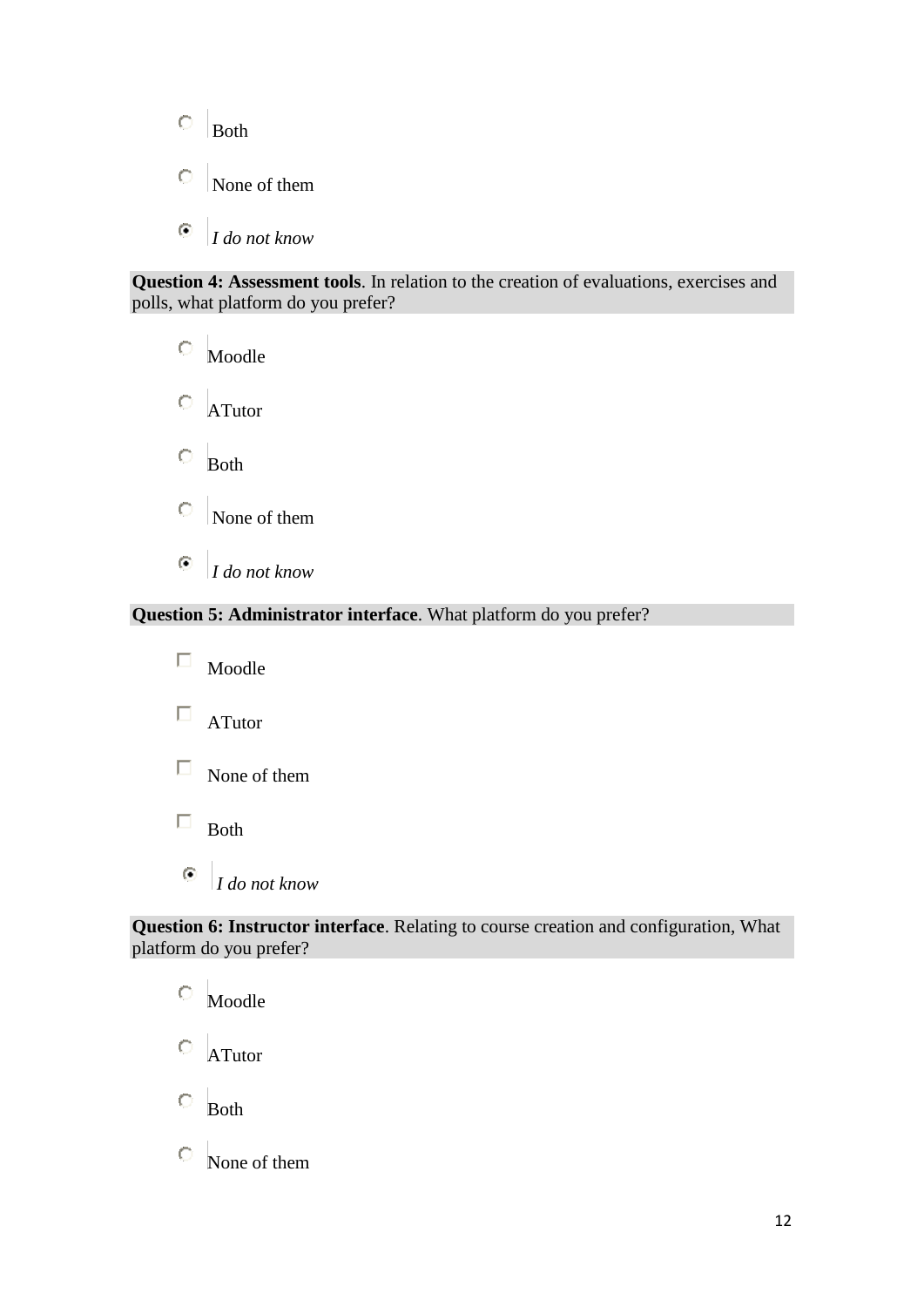### $\odot$ *I do not know*

**Question 7: Instructor interface.** Referring tracking students tools, what platform do you prefer?

 $\circ$ Moodle  $\circ$ ATutor None of them  $\circ$ Both  $\overline{(\bullet)}$ *I do not know*

### **Question 8: Student interface**. In relation to courses content exploration, what platform do you prefer?

 $\circ$ ATutor  $\bigcirc$ Moodle  $\bigcirc$ Both None of the

 $\odot$ *I do not know*

**Question 9: Global assessment**. After being familiar to these two open source platforms, I prefer…

 $\circ$ Moodle  $\circ$  ATutor  $\mathbb{O}^-$ Other open source platform  $\overline{C}$  I would select a commercial platform if this made my project easier.  $\overline{\text{O}}$  Other choice  $\odot$ *I do not know*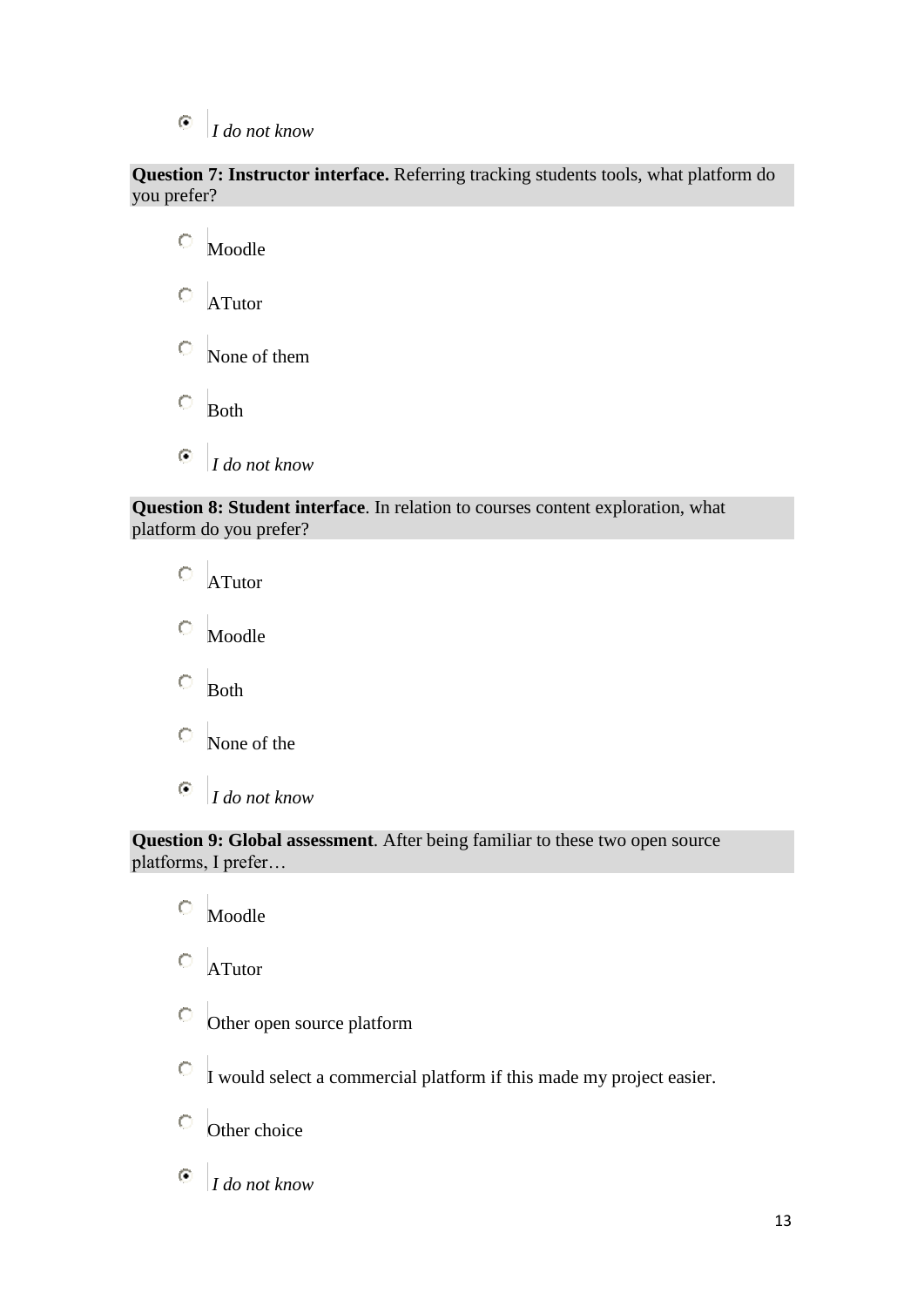**Question 10:** My plans for implementing an e-learning Project include...

- To start immediately an e-learning project from those learnt in this workshop
- $\circ$ To start a new e-learning project after applying for a financial proposal
- 0 I have no plans for implementing an e-learning project at a short time
- $\circ$ I have no plans to start an e-learning initiative
- $\odot$ *I do not know*

**Question 11:** What kind of e-learning implementation would you prefer?

- Electronic learning, without facilitators
- $\circ$ Electronic learning, with facilitators
- $\circ$ Blended learning
- 0 Other kinds
- $\odot$ *I do not know*

**Question 12:** Referring languages, how much important is for you a multilingual support?

 $\circ$ It is essential, because I need to use several languages at the same time.

 $\circ$ It is secondary because the main language will be Spanish.

- $\circ$ It is not relevant
- $\odot$ *I do not know*

**Question 13:** The selection of a platform in the frame of GBIF or PIIB will influence your decision?

 $\circ$ The selected platform will be too my preferred one

 $\overline{C}$  I will make my own decision, maintaining interoperability.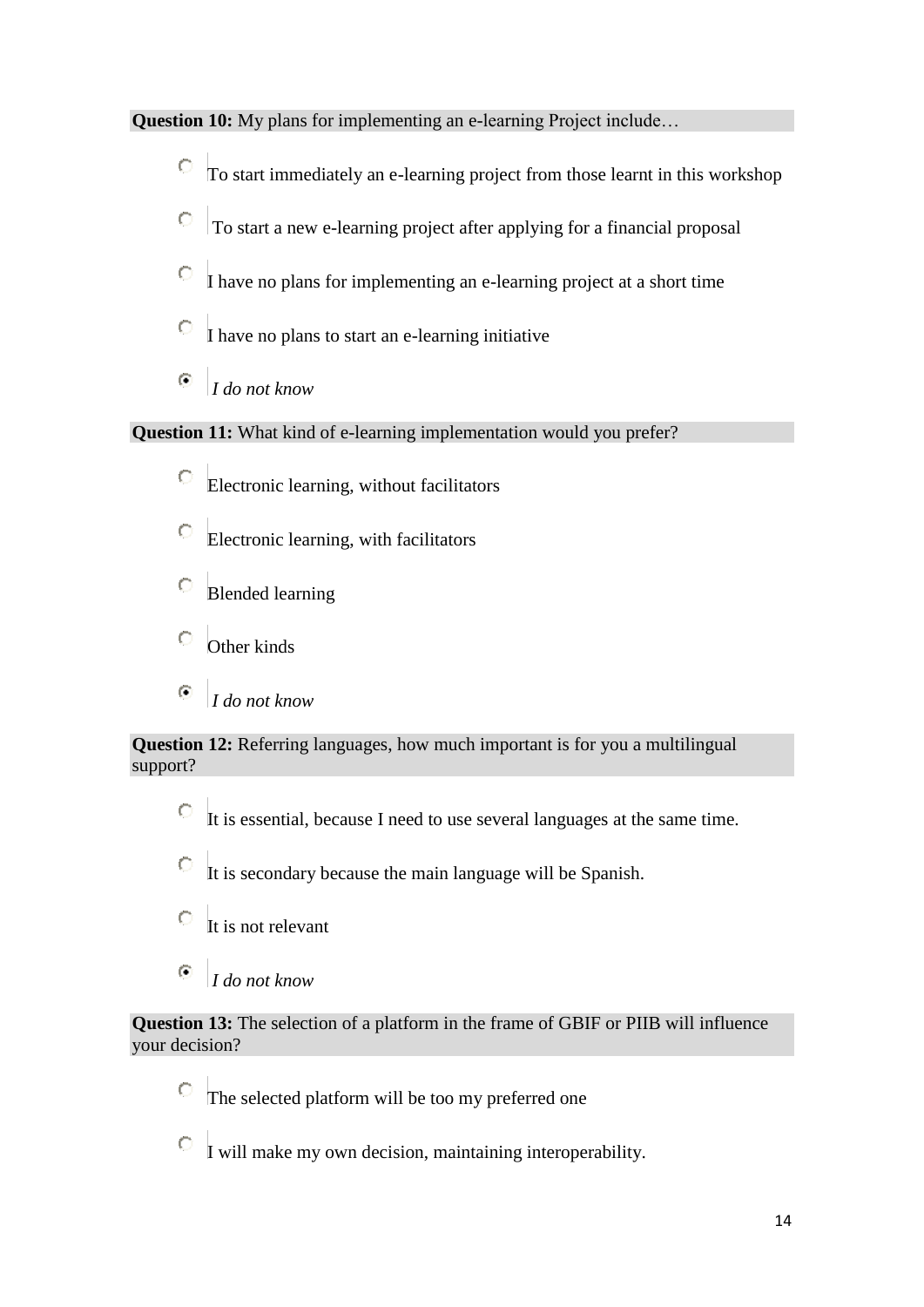- This decision will not affect my own decision.
- $\overline{\odot}$ *I do not know*

**Question 14: Observations.**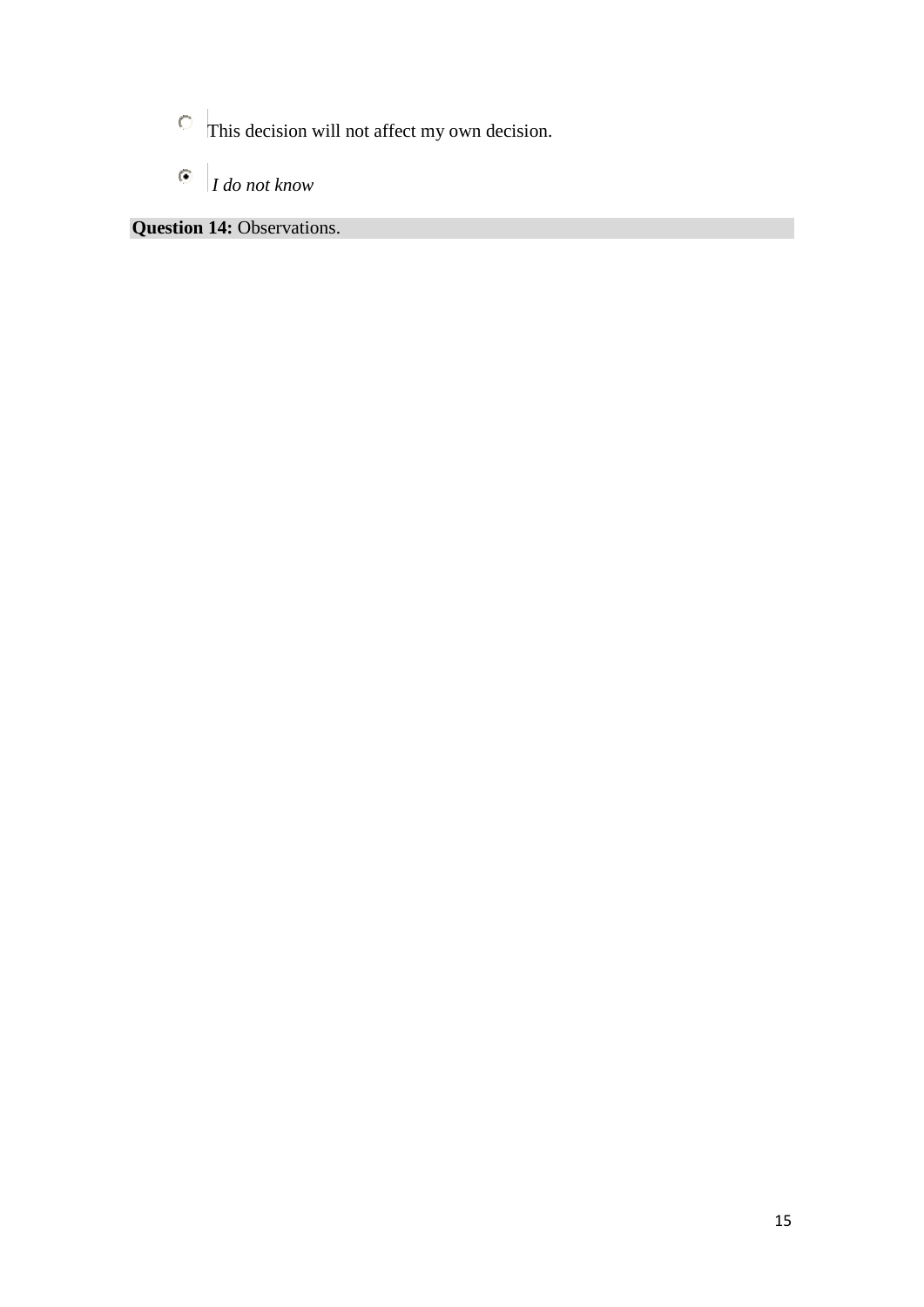<span id="page-15-0"></span>**Annex 3. Results of the Questionnaire about Moodle and ATutor elearning platforms**

## **Questionnaire about Moodle and ATutor e-learning platforms**

|  | <b>Statistics</b> |
|--|-------------------|
|  |                   |

| <b>Question</b>                                                                                                                     | do not know |      |      | $\parallel$ Moodle $\parallel$ ATutor $\parallel$ None of them | <b>Both</b> |
|-------------------------------------------------------------------------------------------------------------------------------------|-------------|------|------|----------------------------------------------------------------|-------------|
| Question 1: Usability.                                                                                                              | 1/14        | 4/14 | 5/14 | 0/14                                                           | 4/14        |
| Referring the general<br>platform interface (default<br>preferences, functions<br>appearance, etc.) What<br>platform do you prefer? | 7%          | 29%  | 36%  | 0%                                                             | 29%         |

| <b>Question</b>                                                                                                                                                    |      |      |             |     | do not know  ATutor  Moodle   Both    None of them |
|--------------------------------------------------------------------------------------------------------------------------------------------------------------------|------|------|-------------|-----|----------------------------------------------------|
| Question 2: Content                                                                                                                                                | 1/14 | 6/14 | $4/14$ 3/14 |     | 0/14                                               |
| organization. Exploring a course<br>and in relation to visualization of<br>contents (lessons or themes,<br>presentations, media,) What<br>platforms do you prefer? | 7%   | 43%  | 29%         | 21% | 0%                                                 |

| Question                                                                          |      |                      |    |     | $\parallel$ I do not know $\parallel$ Moodle $\parallel$ ATutor $\parallel$ Both $\parallel$ None of them $\parallel$ |
|-----------------------------------------------------------------------------------|------|----------------------|----|-----|-----------------------------------------------------------------------------------------------------------------------|
| Question 3: Interaction tools.                                                    | 2/14 | $9/14$   0/14   2/14 |    |     | 1/14                                                                                                                  |
| About Chat, Forums, messages<br>  exchange, etc. ¿What platform do<br>vou prefer? | 14%  | 64%                  | 0% | 14% | 7%                                                                                                                    |

| <b>Question</b>                                                                                  |      |                          |           | $\parallel$ I do not know $\parallel$ Moodle $\parallel$ ATutor $\parallel$ Both $\parallel$ None of them $\parallel$ |
|--------------------------------------------------------------------------------------------------|------|--------------------------|-----------|-----------------------------------------------------------------------------------------------------------------------|
| <b>Question 4: Assessment tools</b> . In                                                         | 1/14 | $6/14$   $5/14$   $2/14$ |           | 0/14                                                                                                                  |
| relation to the creation of<br>evaluations, exercises and polls,<br>what platform do you prefer? | 7%   | 43%                      | 36%   14% | 0%                                                                                                                    |

| <b>Question</b>                            |      |        |                  |      |                  |
|--------------------------------------------|------|--------|------------------|------|------------------|
| Question 5: Administrator                  | 2/14 | $6/14$ | $\parallel$ 5/14 | 0/14 | 14 <sup>  </sup> |
| interface. What platform do you<br>prefer? | 14%  | 43%    | 36%              | 0%   | 7%               |

| <b>Question</b>                   |    |                                                                |  | I do not know    Moodle    ATutor    Both    None of them |
|-----------------------------------|----|----------------------------------------------------------------|--|-----------------------------------------------------------|
| Question 6: Instructor interface. | 14 | $\parallel$ 7/14 $\parallel$ 6/14 $\parallel$ 0/14 $\parallel$ |  | 0/14                                                      |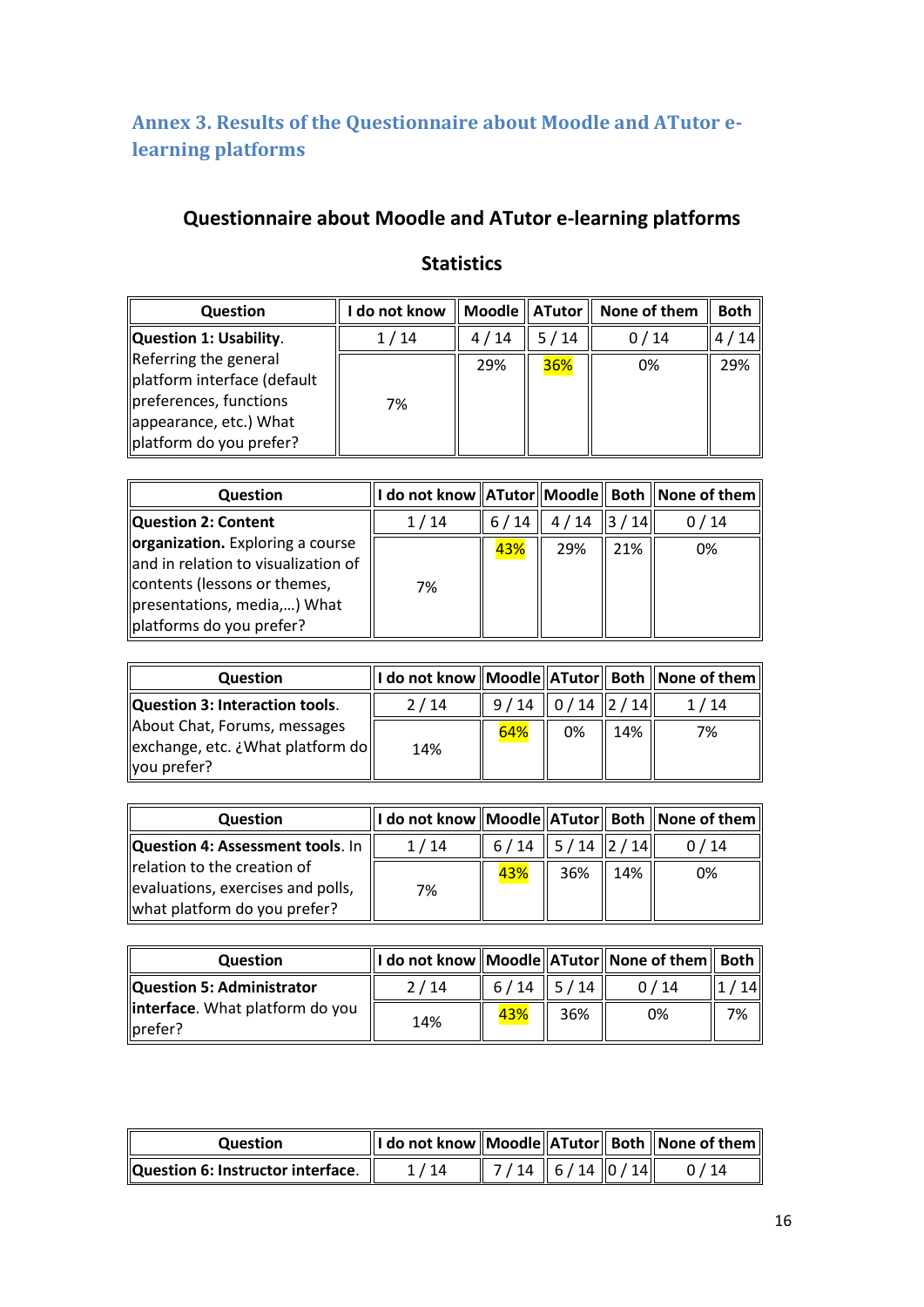| Question                                                                            |    |     |     |    |    |
|-------------------------------------------------------------------------------------|----|-----|-----|----|----|
| Relating to course creation and<br>configuration, What platform do<br>  you prefer? | 7% | 50% | 43% | 0% | 0% |

| <b>Question</b>                                                      | I do not know    Moodle    ATutor    None of them    Both |               |     |      |     |
|----------------------------------------------------------------------|-----------------------------------------------------------|---------------|-----|------|-----|
| Question 7: Instructor interface.                                    | 1/14                                                      | $7/14$   4/14 |     | 0/14 | 14  |
| Referring tracking students tolos,  <br>what platform do you prefer? | 7%                                                        | 50%           | 29% | 0%   | 14% |

| Question                                                                    | $\parallel$ I do not know $\parallel$ ATutor $\parallel$ Moodle $\parallel$ Both $\parallel$ None of them $\parallel$ |     |                                                                |    |      |
|-----------------------------------------------------------------------------|-----------------------------------------------------------------------------------------------------------------------|-----|----------------------------------------------------------------|----|------|
| Question 8: Student interface. In                                           | 1/14                                                                                                                  |     | $\parallel$ 7/14 $\parallel$ 5/14 $\parallel$ 1/14 $\parallel$ |    | 0/14 |
| relation to courses content<br>exploration, what platform do<br>you prefer? | 7%                                                                                                                    | 50% | 36%                                                            | 7% | 0%   |

| <b>Question</b>                                                                         | I do not know Moodle ATutor |        |      | <b>Other</b> | I should<br>select a<br>  platform  commercial  choice  <br>one if | <b>Other</b> |
|-----------------------------------------------------------------------------------------|-----------------------------|--------|------|--------------|--------------------------------------------------------------------|--------------|
| Question 9: Global                                                                      | 3/14                        | 7 / 14 | 4/14 | 0/14         | 0/14                                                               | / 14         |
| assessment. After being<br>familiar to these two<br>open source platforms,<br>II prefer | 21%                         | 50%    | 29%  | 0%           | 0%                                                                 | 0%           |

| <b>Question</b>                                         |      | To start<br>$\mu$ do not know $\left\Vert \text{immediately}\right\Vert$ funding $\mu$ | After<br>applying<br>for a<br>proposal<br> | have <br>no<br><b>Iplans</b><br>at a<br><b>short</b><br>$\cdots$ | have<br>no<br>plans |
|---------------------------------------------------------|------|----------------------------------------------------------------------------------------|--------------------------------------------|------------------------------------------------------------------|---------------------|
| Question 10: My plans for<br>implementing an e-learning | 0/14 | $6/14$                                                                                 | 7/14                                       | 14                                                               | 0/14                |
| Project include                                         | 0%   | 43%                                                                                    | 50%                                        | 7%                                                               | 0%                  |

| <b>Question</b>                              | I do not know | <b>E-learning</b><br>without<br>  facilitators  facilitators | <b>El-earning</b><br>with | Blended<br><b>learning</b> | <b>Others</b> |
|----------------------------------------------|---------------|--------------------------------------------------------------|---------------------------|----------------------------|---------------|
| Question 11: What kind of e-                 | 1/14          | 2/14                                                         | 2/14                      | 8/14                       | 14            |
| learning implementation<br>would you prefer? | 7%            | 14%                                                          | 14%                       | 57%                        | 7%            |

| Question | I do not know | need it | $\parallel$ Essential, I $\parallel$ Secondary $\parallel$ | It is not<br>" relevant |
|----------|---------------|---------|------------------------------------------------------------|-------------------------|
|----------|---------------|---------|------------------------------------------------------------|-------------------------|